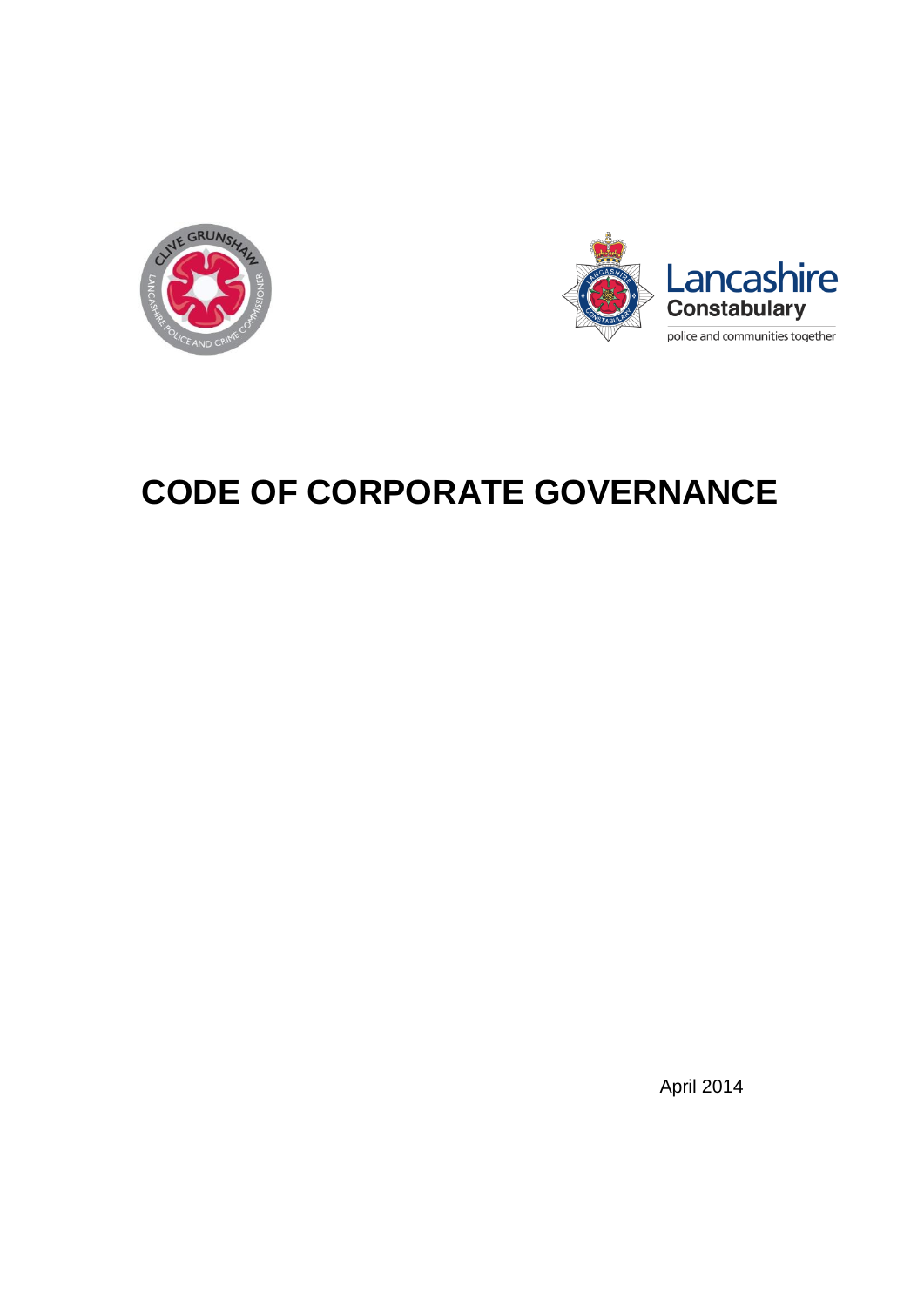# **CODE OF CORPORATE GOVERNANCE**

# **CONTENTS**

| Introduction                              |    |  |
|-------------------------------------------|----|--|
| The Code of Corporate Governance          | 6. |  |
| Arrangements for the Review of Governance | 10 |  |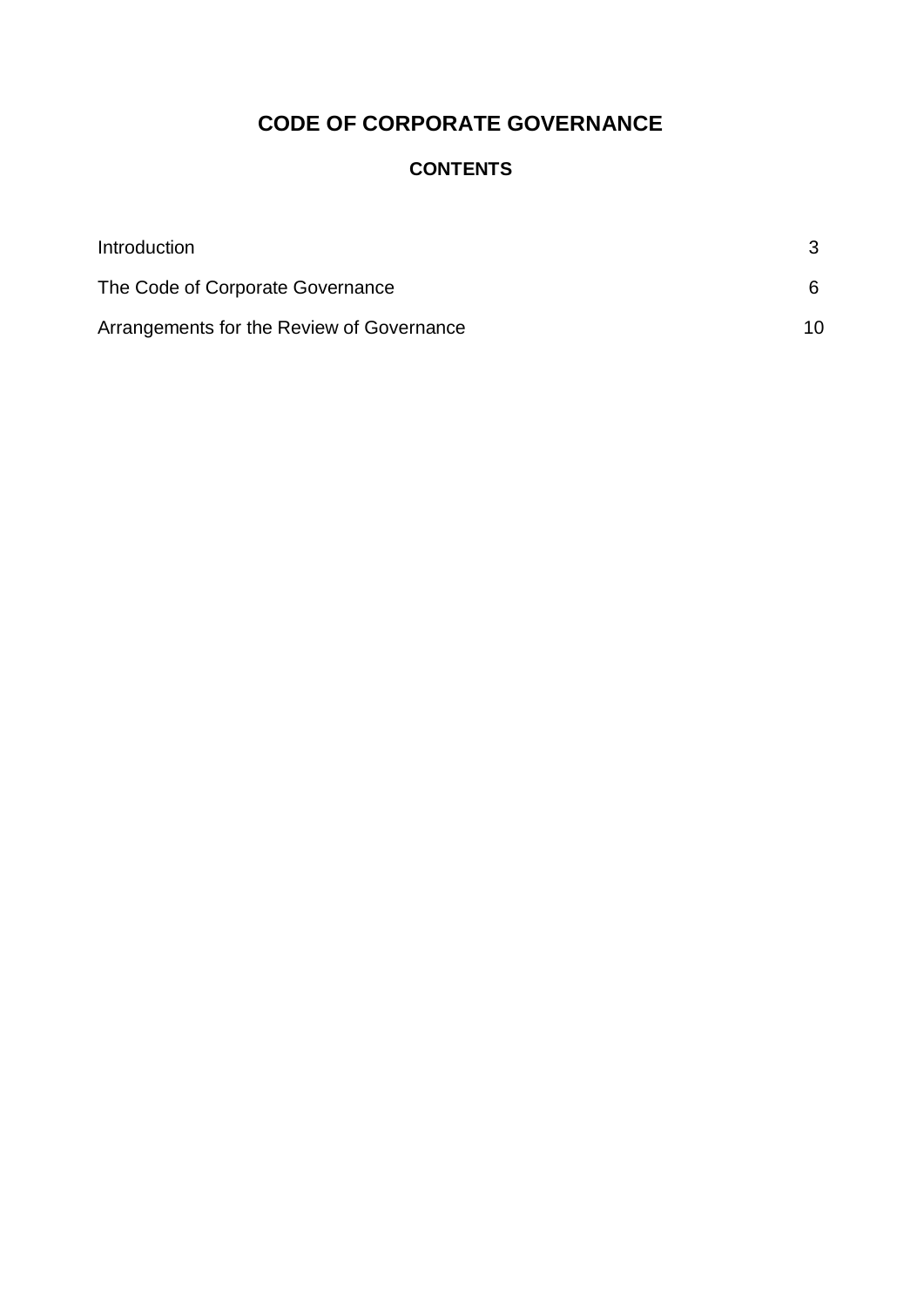# **CODE OF CORPORATE GOVERNANCE**

#### <span id="page-2-0"></span>1 Introduction

- 1.1 Governance is about how the Police and Crime Commissioner (Commissioner) and Chief Constable ensure that they are doing the right things, in the right way, for the right people, in a timely, inclusive, open and accountable manner. It comprises the systems, processes, culture and values within the Office of the Police and Crime Commissioner (OPCC) and the Constabulary, and through which the Commissioner and Chief Constable account to, engage with and, where appropriate, lead the community.
- 1.2 The Commissioner may lawfully consent to the Chief Constable (and/or delegate to officers within the OPCC) the task of discharging functions for dealing with resources. It shall be a condition of such consent (or delegation) that such individuals will be equally required to abide by this Code, (and comply with its principles and obligations, including undertaking separate annual assessments of the adequacy of governance arrangements and preparing Annual Governance Statements) and so where relevant, references to the Commissioner shall apply to staff in the OPCC, and to the Chief Constable and those officers and staff under his direction/control.
- 1.3 This Code of Corporate Governance describes how the Commissioner for Lancashire will discharge his responsibilities in this respect, and particularly his two overarching statutory responsibilities:
	- to secure an efficient and effective local police service; and
	- to hold to account the Chief Constable of Lancashire Constabulary for the exercise of his functions and those of persons under his direction and control.
- 1.4 The Commissioner has the legal power and duty to:
	- (a) set the strategic direction and objectives of the force through the Police and Crime Plan, which must have regard to the Strategic Policing Requirement set by the Home Secretary;
	- (b) scrutinise, support and challenge the overall performance of the Constabulary including against the priorities agreed within the Police and Crime Plan;
	- (c) hold the Chief Constable to account for the performance of the Constabulary's officers and staff;
	- (d) decide the budget, allocating assets and funds to the Chief Constable; and set the precept for the police force area;
	- (e) appoint the Chief Constable;
	- (f) remove the Chief Constable subject to following the process set out in Schedule 8 to the Police Reform and Social Responsibility Act 2011 Act: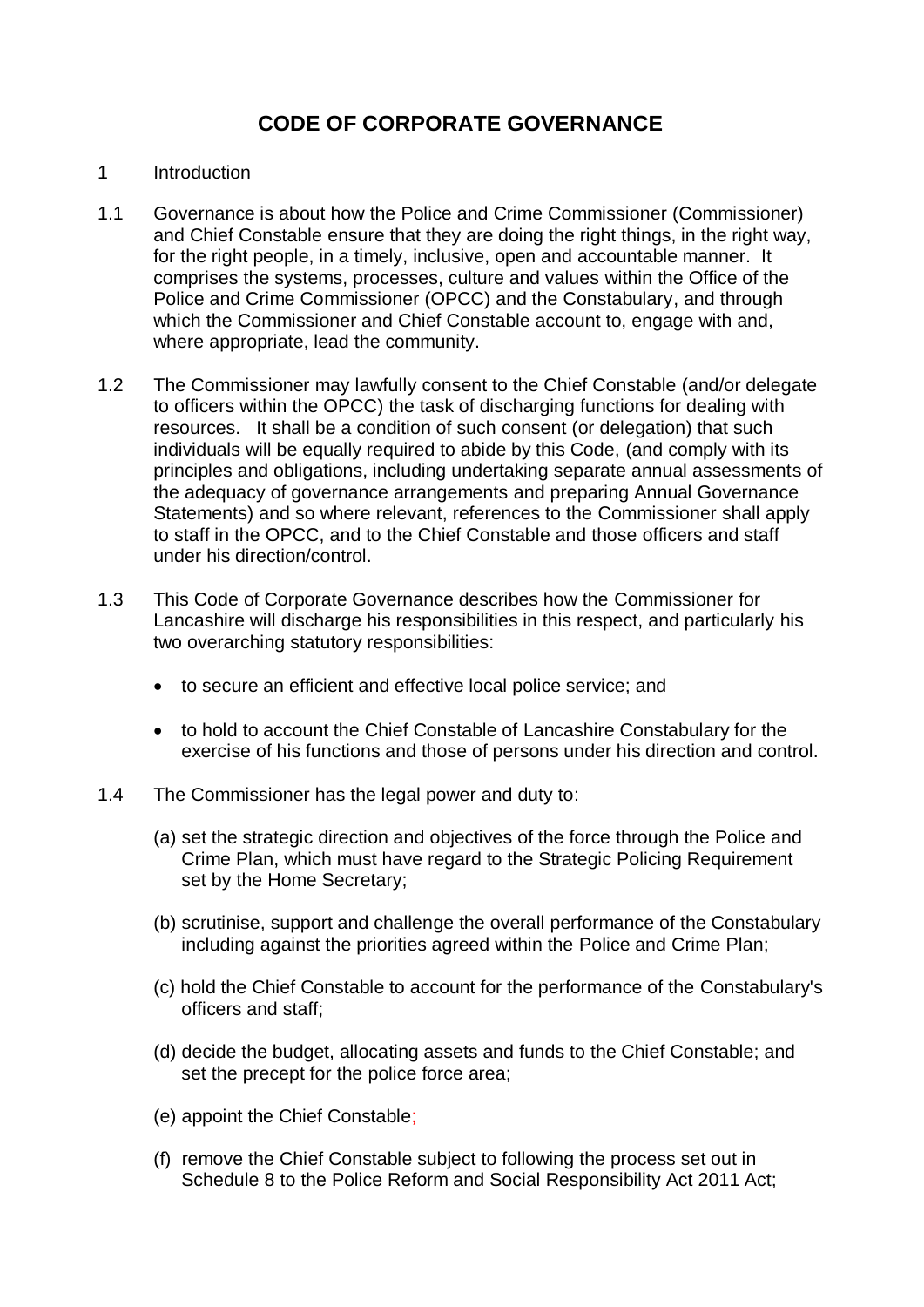- (g) maintain an efficient and effective police force for the police area;
- (h) enter into collaboration agreements with other Commissioners, other policing bodies and partners that improve the efficiency or effectiveness of policing for one or more policing bodies or police forces in consultation with the Chief Constable (where it relates to the functions of the police force, then it must be with the agreement of the Chief Constable);
- (i) provide the local link between the police and communities, working to translate the legitimate desires and aspirations of the public into action;
- (j) hold the Chief Constable to account for the exercise of the functions of the office of Chief Constable and the functions of the persons under the direction and control of the Chief Constable;
- (k) publish information specified by the Secretary of State and information that the Commissioner considers necessary to enable the people who live in the force area to assess the performance of the Commissioner and Chief Constable;
- (l) comply with all reasonable formal requests from the Police and Crime Panel to attend their meetings;
- (m) prepare and issue an annual report to the Police and Crime Panel on the Commissioner's delivery against the objectives set within the Police and Crime Plan;
- (n) monitor all complaints made against officers and staff, whilst having responsibility for complaints against the Chief Constable.
- 1.5 The Commissioner has wider responsibilities than those relating solely to the police force, including:
	- (a) a specific responsibility for the delivery of community safety and crime reduction;
	- (b) the ability to bring together Community Safety Partnerships at the force level;
	- (c) the ability to make crime and disorder reduction grants within their force area;
	- (d) a duty to ensure that all collaboration agreements with other Local Policing Bodies and forces deliver better value for money or enhance the effectiveness of policing capabilities and resilience;
	- (e) a wider responsibility for the enhancement of the delivery of criminal justice in their area.
- 1.6 This Code of Corporate Governance describes how the Chief Constable will meet his responsibility to secure good governance, and in particular his statutory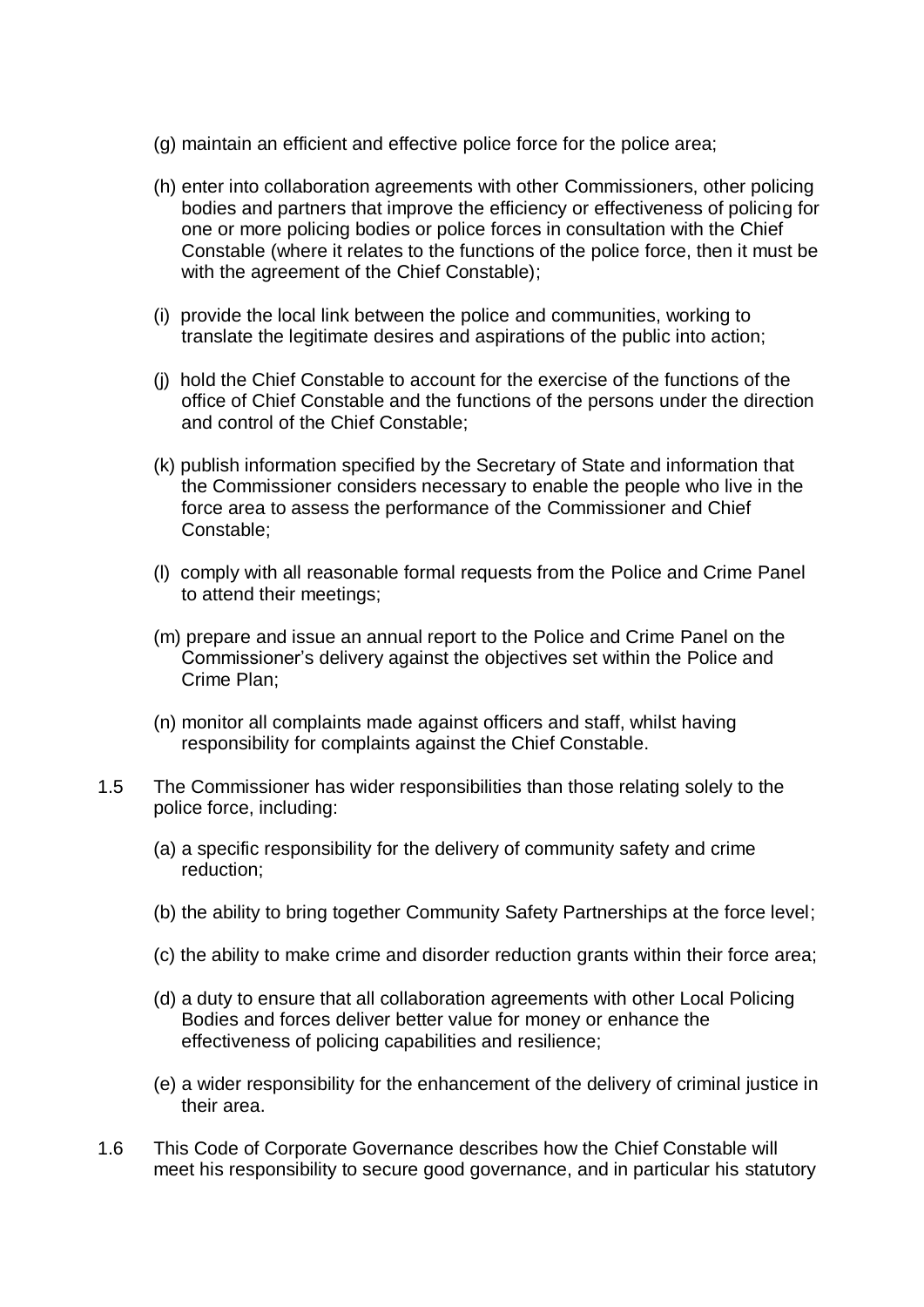responsibility for the direction, control and delivery of operational policing services.

- 1.7 The Chief Constable is a corporation sole and is responsible to the public and accountable to the Commissioner for:
	- (a) leading the force in a way that is consistent with the attestation made by all constables on appointment and ensuring that it acts with impartiality;
	- (b) appointing and dismissing the Constabulary's officers and staff (after consultation with the Commissioner, in the case of officers above the rank of Chief Superintendent and police staff equivalents);
	- (c) supporting the Commissioner in the delivery of the strategy and objectives set out in the Police and Crime Plan;
	- (d) assisting the Commissioner in planning the Constabulary's budget;
	- (e) providing the Commissioner with access to information, officers and staff as required;
	- (f) having regard to the Strategic Policing Requirement when exercising and planning their policing functions in respect of their force's national and international policing responsibilities;
	- (g) notifying and briefing the Commissioner of any matter or investigation on which the Commissioner may need to provide public assurance either alone or in company with the Chief Constable (all Commissioners will be designated as Crown Servants under the Official Secrets Act 1989, making them subject to the same duties in relation to sensitive material as Government Ministers);
	- (h) being the operational voice of policing in the force area and regularly explaining to the public the operational actions of officers and staff under their command;
	- (i) entering into collaboration agreements with other Chief Constables, other policing bodies and partners that improve the efficiency or effectiveness of policing, and with the agreement of their respective Policing Bodies;
	- (j) remaining politically independent of the Commissioner;
	- (k) managing all complaints against the force, its officers and staff, except in relation to the Chief Constable, and ensuring that the Commissioner is kept informed in such a way as to enable the Commissioner to discharge their statutory obligations in relation to complaints in a regular, meaningful and timely fashion. Serious complaints and conduct matters must be passed to the Independent Police Complaints Commission in line with legislation;
	- (l) exercising the power of direction and control in such a way as is reasonable to enable their Commissioner to have access to all necessary information and staff within the force;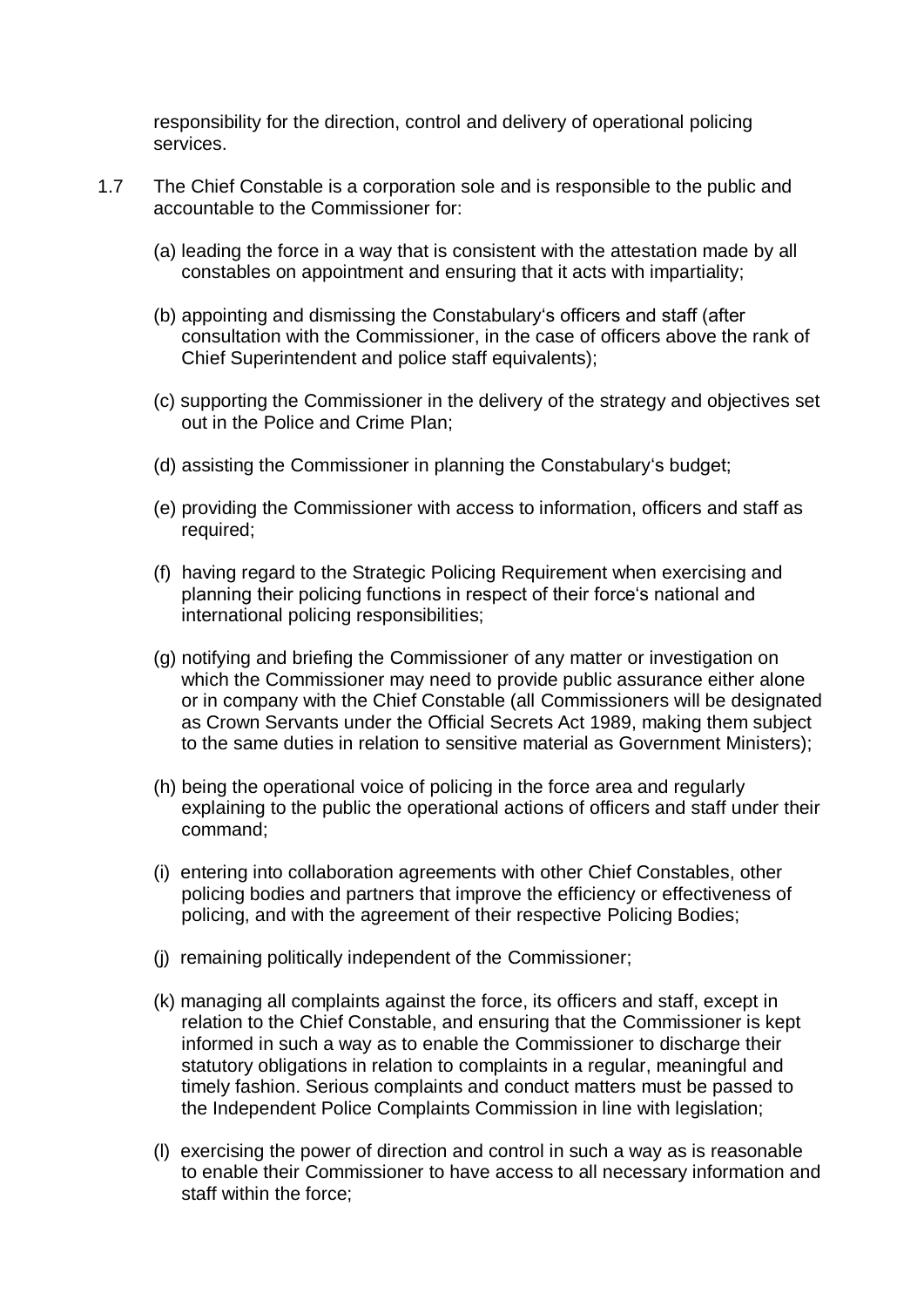- (m) having day to day responsibility for financial management of the force within the framework of the agreed budget allocation and levels of authorisation issued by the Commissioner.
- 1.8 The CIPFA/SOLACE Framework *"Delivering Good Governance in Local Government"* sets out six core principles on which effective governance should be built and these have been adapted as set out below:
	- focusing on the purpose of the Commissioner and Constabulary, and on outcomes for the community and creating and implementing a vision for the local area;
	- leaders, officers and partners working together to achieve a common purpose with clearly defined functions and roles;
	- promoting the values of the Commissioner and Constabulary and demonstrating the values of good governance through upholding high standards of conduct and behaviour;
	- taking informed and transparent decisions which are subject to effective scrutiny and managing risk;
	- developing the capacity and capability of the Commissioner and all officers and staff within the OPCC and Constabulary to be effective; and
	- engaging with local people and other stakeholders to ensure robust public accountability.
- 1.5 To achieve this, a framework has been formulated locally which ensures that these principles are fully integrated in the conduct of the Commissioner's and Constabulary's business as well as establishing a means of demonstrating compliance.
- 1.7 The OPCC and Constabulary can also demonstrate that the systems and processes in place are:
	- monitored for their effectiveness in practice; and
	- subject to annual review to ensure they remain up to date.

## <span id="page-5-0"></span>**2 The Code of Corporate Governance**

- 2.1 Accordingly, the Commissioner and Chief Constable have developed this Code of Corporate Governance which incorporates the six core governance principles, develops these in a local context, and sets out the arrangements for reviewing their effectiveness.
- 2.2 The way in which each of the core principles of good governance is put into practice is set out below:-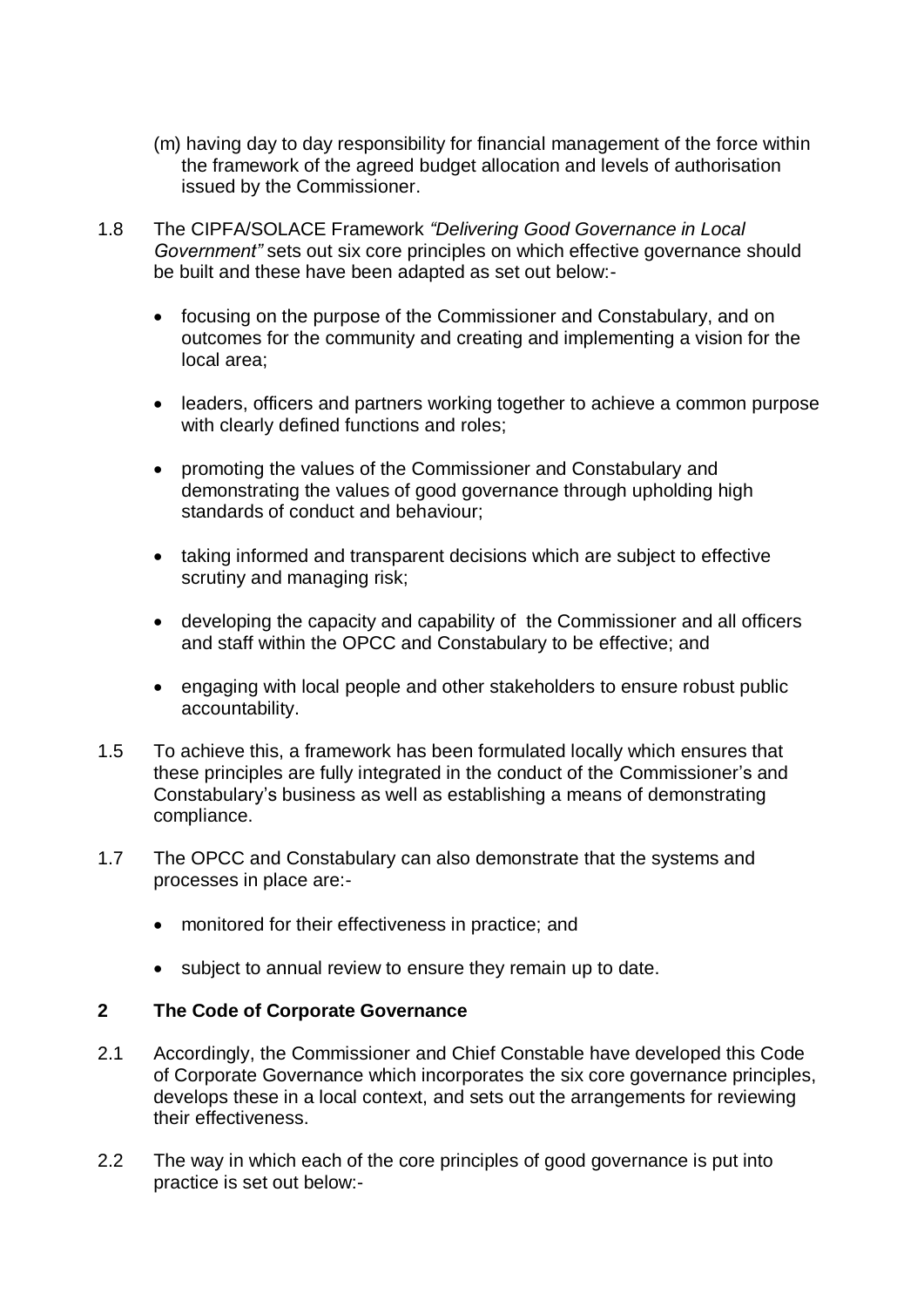2.2.1 Focusing on the purpose of the Commissioner and the Constabulary, and on outcomes for the community to create and implement a vision for the local area.

To achieve this, the Commissioner and Chief Constable will:-

- promote their mission, vision and values;
- ensure that when working in partnership with others it is underpinned by a common vision that is understood by all parties;
- decide how the quality of service for users is to be measured and ensure that the information needed to review service quality effectively and regularly is available;
- ensure that the information needed to review performance in achieving value for money effectively and regularly is available;
- consider the environmental impact of policies, plans and decisions; and
- put in place effective arrangements to ensure the OPCC and the Constabulary perform to high standards and to identify and deal with failure in service delivery.
- 2.2.2 Leaders, officers and partners working together to achieve a common purpose with clearly defined functions and roles.

To achieve this, the Commissioner and Chief Constable will:-

- appoint the Statutory Officers required under legislation and enable them to effectively carry out their statutory functions and provide appropriate advice on matters within their sphere of responsibility;
- ensure there is a clear understanding of the respective roles and responsibilities within each corporation sole and regularly review the effectiveness of these roles and responsibilities;
- determine a scheme of consent/delegation, including a schedule of those matters specifically reserved for decision by the Commissioner, taking account of relevant legislation and ensure that it is monitored and updated when required;
- work with stakeholders and communities to develop and deliver against clearly defined strategic plans, priorities and measurable outcomes to drive improvements in policing services; and
- ensure when working in partnership and in commissioning services that the arrangements for governance and accountability for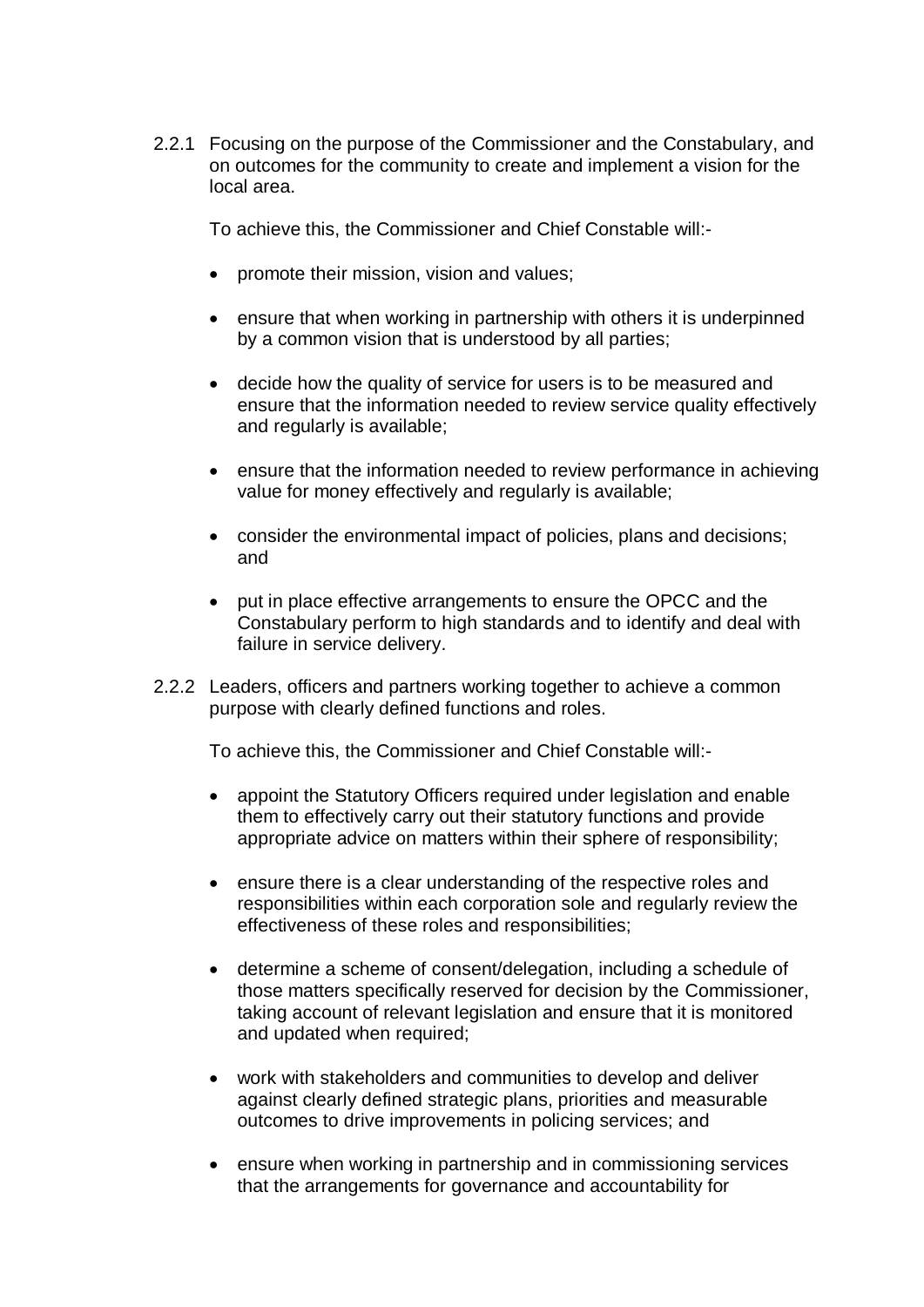performance and financial administration are clearly articulated and disseminated.

2.2.3 Promoting their values and demonstrating the values of good governance through upholding high standards of conduct and behaviour.

To achieve this, the Commissioner and Chief Constable will:-

- ensure that their leadership sets a tone for their respective organisations by creating a climate of openness, support and respect;
- ensure that standards of conduct and personal behaviour expected between the Commissioner, staff of the OPCC, and staff and officers of the Constabulary are defined and communicated through appropriate codes of conduct and protocols;
- put in place arrangements to ensure that the Commissioner's and Constabulary's systems and processes are designed to conform with appropriate ethical standards and monitor their continuing effectiveness in practice; and
- put in place arrangements to ensure that the Commissioner and staff of the OPCC and officers and staff of the Constabulary are not influenced by prejudice, bias or conflicts of interest when dealing with different stakeholders and working in partnership.
- 2.2.4 Taking informed and transparent decisions which are subject to effective scrutiny and risk management arrangements.

To achieve this, the Commissioner and Chief Constable will:-

- develop and maintain effective mechanisms for documenting evidence for decisions and recording the criteria, rationale and considerations;
- develop and maintain effective arrangements to challenge and scrutinise performance and compliance with other requirements;
- ensure that the two corporations sole work together to obtain objective and timely information which is necessary to take balanced and informed decisions;
- ensure that risk management is embedded both within the OPCC and Constabulary and is used effectively to inform and focus its decision making, scrutiny and monitoring work; and
- ensure that both the Commissioner and Constabulary have effective, transparent and accessible arrangements in place for dealing with complaints;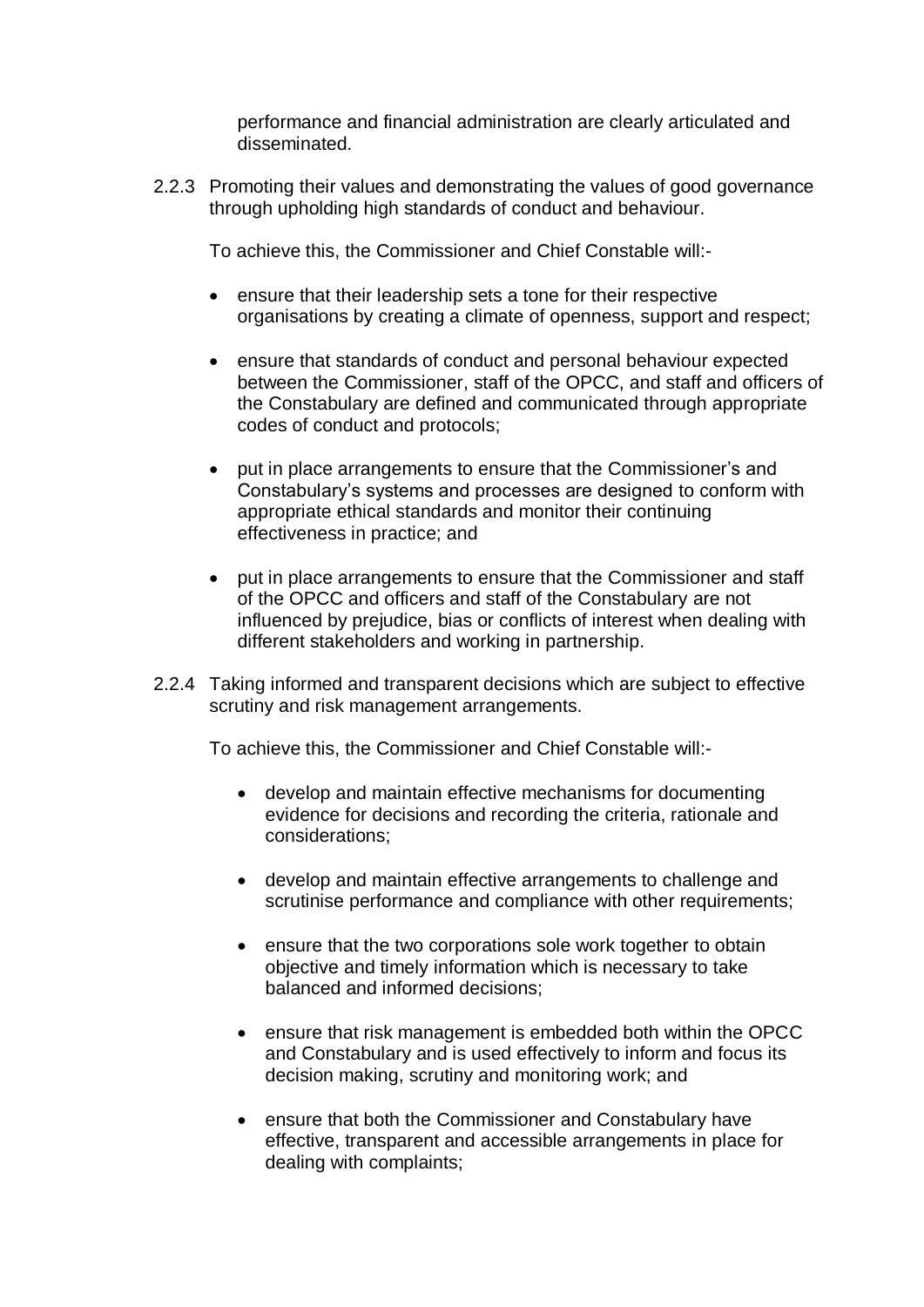- actively recognise the limits of lawful activity and ensure that professional advice on matters with legal or financial implications is available and used appropriately; and
- in acting as a Commissioner of services, the Commissioner will agree the priorities or outcomes to be delivered through a contract or grant agreement with each provider.
- 2.2.5 Developing the capacity and capability of the Commissioner and all officers and staff within the OPCC and Constabulary to be effective in their roles.

To achieve this, the Commissioner and Chief Constable will:-

- ensure, through effective planning, processes, procedures and appropriate allocation and use of funding, that officers and staff have the resources and support necessary to perform effectively in their roles and functions;
- provide induction programmes tailored to individual needs as well as opportunities for the Commissioner and staff within the OPCC to update their knowledge on an ongoing basis;
- regularly assess performance as well as the skills required by the Commissioner and staff within the OPCC and make a commitment to develop those skills to enable roles to be carried out effectively; and
- ensure there are effective arrangements designed to encourage individuals from all sections of the community to engage with, contribute to and participate in policing.
- 2.2.6 Aim to engage with local people and other stakeholders to ensure robust public accountability.

To achieve this, the Commissioner and Chief Constable will:-

- make clear to all officers and staff, the community and stakeholders, what they are accountable for and to whom;
- ensure arrangements are in place to enable effective engagement with partners, stakeholders, all sections of the community and victims of crime, recognising that different sections of the community will have different priorities;
- ensure that processes for taking decisions about matters where there are competing demands from different sections of the community openly recognise and address those differences;
- hold meetings in public unless there are good reasons for confidentiality; and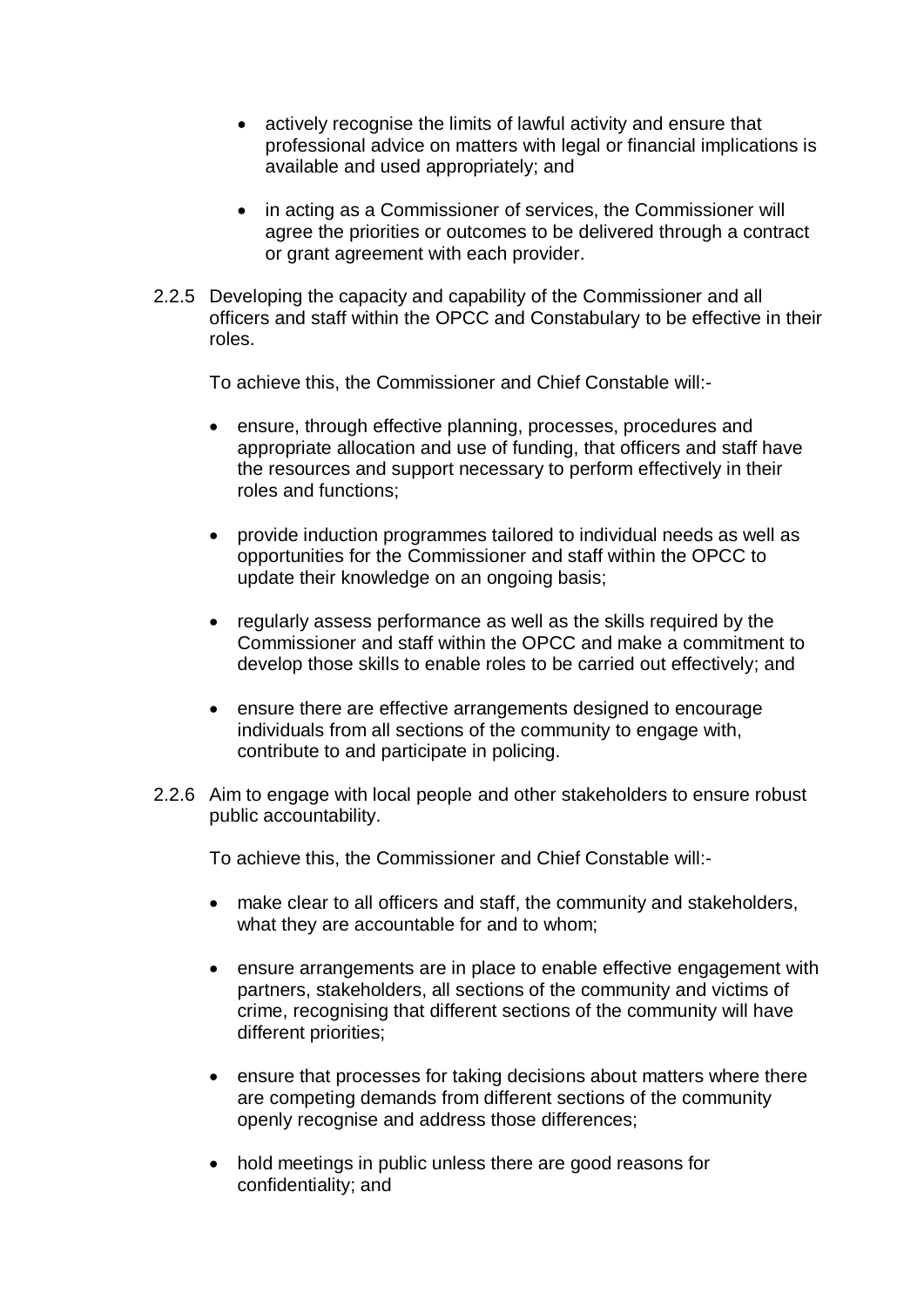regularly publish information on the Commissioner's and Constabulary's work, achievements and satisfaction of users, including the publication by the Commissioner of a Police and Crime Plan and an Annual Report.

#### <span id="page-9-0"></span>**3 Arrangements for the Review of Governance**

3.1 The Commissioner and Chief Constable have put in place the following arrangements to review the effectiveness of the Code of Corporate Governance.

#### **Code of Corporate Governance**

3.2 The Commissioner and Chief Constable are responsible for jointly approving this Code of Corporate Governance.

#### **Annual Governance Reviews**

3.3 The Commissioner and Chief Constable will carry out separate annual reviews of the adequacy and effectiveness of their respective governance arrangements. The Commissioner and Chief Constable will receive and separately approve their individual Annual Governance Statement (AGS). A joint AGS will then be produced for inclusion in the Annual Statement of Accounts. The joint AGS, which will include an action plan to rectify any significant areas of weakness in corporate governance, will be signed jointly by the Commissioner, the Chief Executive and the Chief Constable.

#### **The Police and Crime Commissioner**

As a corporation sole, the Commissioner is responsible for holding the Chief Constable to account for good governance within the Constabulary and is responsible for corporate governance issues affecting the OPCC.

#### **The Chief Constable**

- 3.4 As a corporation sole, the Chief Constable is responsible for corporate governance issues affecting the Constabulary, ensuring that appropriate reviews are carried out into key areas including:
	- optimisation of operational delivery, with adequate service, governance and financial controls
	- professional standards and performance
	- management of information, including security and data protection
	- strategic co-ordination of service and financial planning, including risk management
	- the processes for evaluation, and achievement of value for money.

# **The Police and Crime Panel**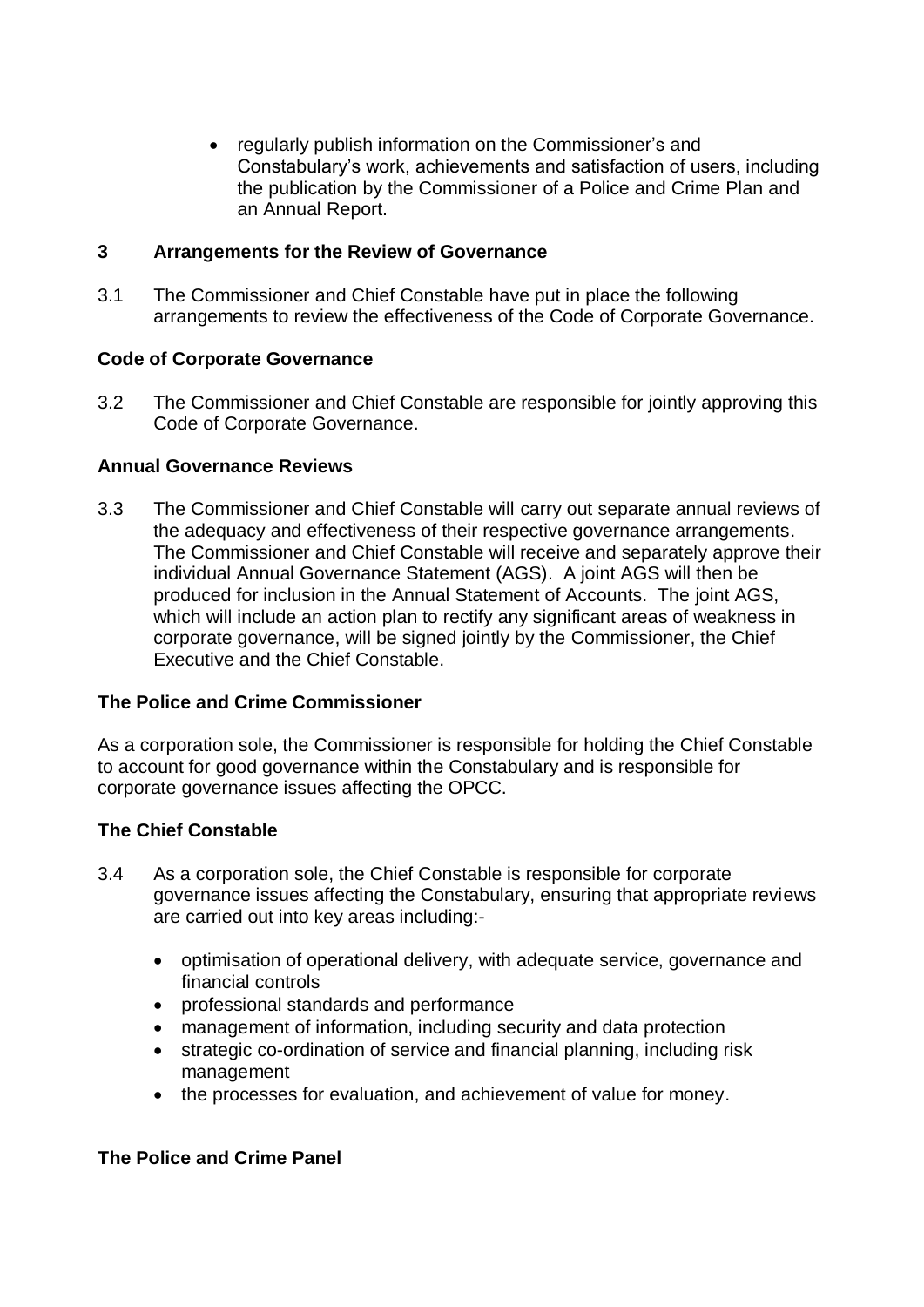3.4 The Police and Crime Panel is responsible for reviewing and scrutinising the Commissioner's exercise of his statutory functions. The Panel does not scrutinise the Chief Constable, this is the role of the Commissioner. While the Panel is there to scrutinise the Commissioner, it must also exercise its functions with a view to supporting the effective exercise of the Commissioner's functions.

## **Combined Audit Committee**

- 3.5 In accordance with the Financial Management Code of Practice for the Police Forces of England and Wales issued by the Home Office, the Commissioner and Chief Constable have established a combined Audit Committee. This Committee will advise the Commissioner and Chief Constable according to good governance principles. The Committee's terms of reference include the following key requirements in respect of corporate governance:
	- To monitor the strategic risk management framework for the Commissioner and the Chief Constable.
	- To consider the Commissioner's and Chief Constable's Annual Governance Statements and Statement of Accounts to provide assurance that they comply with relevant requirements.

#### **Internal Audit**

- 3.6 The primary role of Internal Audit is to give assurance to the Commissioner and Chief Constable, on the effectiveness of the controls in place to manage risks. The Internal Auditor will report to the Audit Committee on a quarterly basis, highlighting any major control weaknesses identified.
- 3.7 The review of both corporate governance and risk management arrangements periodically feature in the annual audit plan which is subject to review by the Audit Committee. Corporate governance and risk management issues may arise through other reviews carried out by Internal Audit. In this case the issues will be raised through the relevant audit report.

#### **External Audit**

3.8 The External Auditors audit the Commissioner's and Chief Constable's financial statements, Annual Governance Statement and arrangements for securing value for money, as well as undertaking a number of thematic based reviews. The External Auditor's plans and reports, including the Annual Audit Findings report, will be considered by the Commissioner and Chief Constable and reviewed by the Audit Committee at appropriate times in the annual cycle of meetings.

# **Her Majesty's Inspectorate of Constabulary (HMIC)**

3.9 The role of HMIC is to promote the efficiency and effectiveness of policing in England, Wales and Northern Ireland through inspection of police organisations and functions to ensure agreed standards are achieved and maintained, good practice is spread and performance is improved. It also provides advice and support to the tripartite partners (Home Secretary, Police and Crime